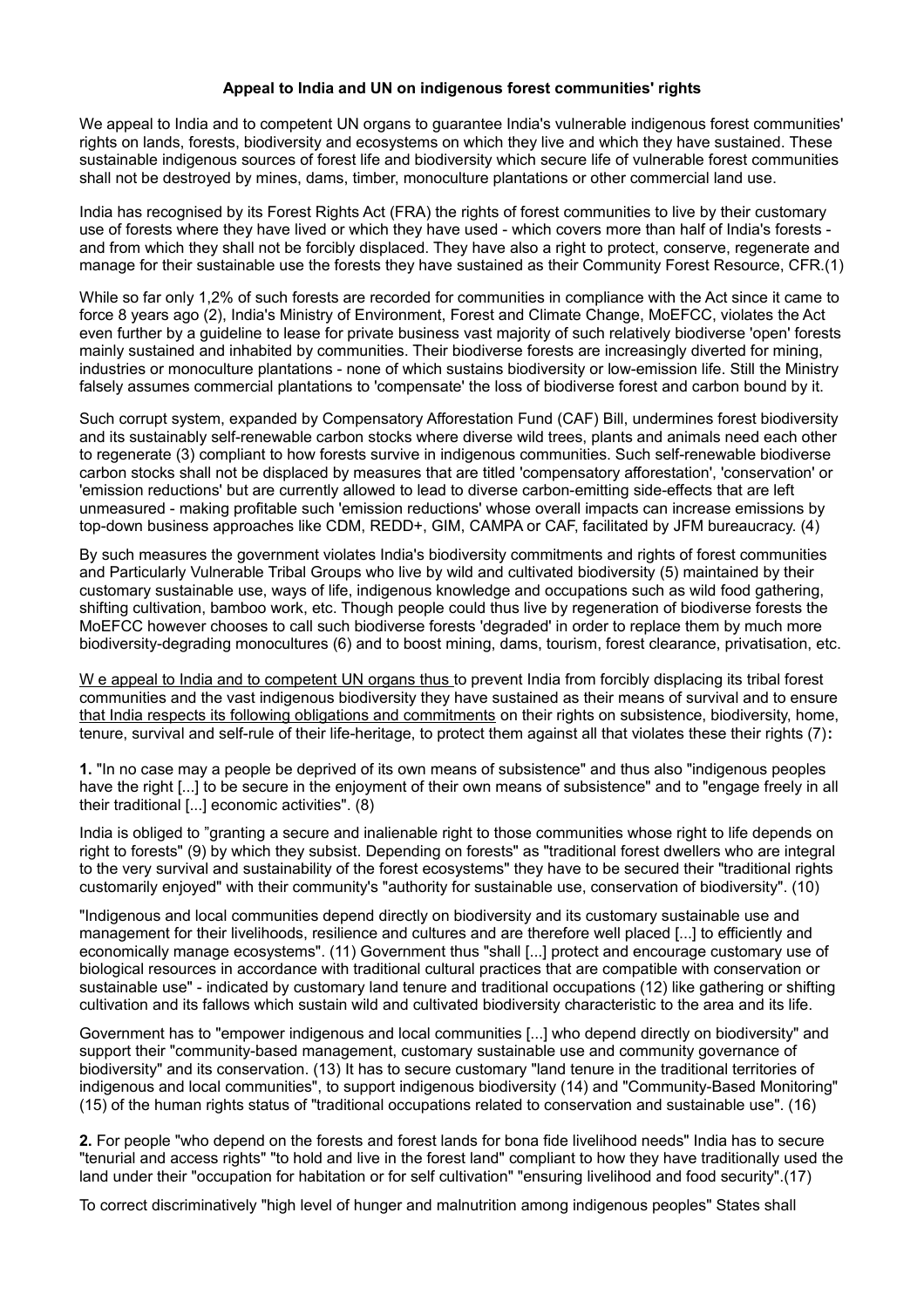"support indigenous peoples' occupations, traditional subsistence activities, economies, livelihoods, food security and nutrition" (18) as adapted to specific indigenous wild and cultivated biodiversity - and to promote:

- "efforts of indigenous and local communities" on "maintenance and recovery of viable populations of species" of indigenous biodiversity "in the surroundings where they have developed their distinctive properties" and "in situ conservation of wild crop relatives and wild plants for food production, including in protected areas" (19)

- "diverse farming systems that enhance the sustainable use" also "in maintaining soil fertility and in combating diseases, weeds and pests" (20) - like also shifting cultivation does by fire and rotational fallows (21) and by "expanded use of local and locally adapted crops, varieties and underutilized species" that broaden "the range of genetic diversity available to farmers" and "reduce crop vulnerability and genetic erosion". (22)

India violates all such its commitments by expanding monoculture and other industrial/commercial plantations which displace vulnerable indigenous forest communities and divert wide biodiversity they sustain. It does not help if India calls this its destruction of indigenous biodiversity as 'reforestation'.(23) India has thus to take into account that "forests are more than trees and are fundamental for food security", livelihoods and "resilience of communities by providing food, wood energy, shelter, fodder and fibre" - as the WFC reminded (24) - and that:

- "Indigenous communities affected by [...] the expansion of commercial plantations" must be secured their rights "to own, use, develop and control the lands" which they "possess by reason of [...] traditional occupation or use" like "land used by indigenous groups for foraging" "or land used in rotational agriculture, whereby land is left fallow [...] before people are allowed to return." States have to ensure "their access to this land" (25)

- "Indigenous peoples shall not be forcibly removed from their lands [...] without the free, prior and informed consent".(26) India shall not evict tribal communities but register their tenures and customary livelihood territory - also "community tenures of habitat [...] for primitive tribal groups and pre-agricultural communities". (27)

**3.** Vulnerable tribes' forced eviction for mining or other violations of their human rights, are not development but violate development that is a human right - like UN human rights authorities have noted on Orissa state's mining plans and on Niyamgiri hills. (28) Also India's Supreme Court judged in 2013 that vulnerable tribe's local village councils are authorised by the FRA to determine how mining affects their traditional rights and to reject Niyamgiri bauxite mining, such as Odisha Mining Corporation(OMC) & Vedanta Aluminium Ltd. joint project.(29)

Now Orissa state tries to set the OMC to mine there alone and then sell the bauxite to Vedanta - as if that would make difference.(30) But mining would badly affect traditional forest rights as defined by the communities and can not thus be legally approved before registration of area's all forest rights - on community forest resource, on "community tenures of habitat" for particularly vulnerable tribes or "any other traditional rights" of their forestlife. There is a particular duty to ensure that area's vulnerable Dongria and Kutia tribes can claim and get duly recorded all traditional rights of their forest life before any forest diversion or mining can be considered. (31) Vedanta and its subsidary Balco Ltd. however continue to displace vulnerable tribes from their forests and violate their rights on life-heritage and biodiversity by expanding bauxite mines even in sanctuary corridors .(32)

This all violates also Indian Constitution under which the traditional tribal village council "shall be competent to safeguard and preserve the traditions and customs of the people, their cultural identity, community resources" and to decide plans that may affect community's life-heritage. (33) Government has to secure "cultural, social, economic and ecological elements associated with the traditional management systems of lands" of the communities "as they contribute to customary sustainable use" and "effective conservation of important biodiversity" also by "indigenous and community conserved" areas, "community protocols" and procedures.(34)

To conserve biodiversity 'in-situ', India shall "respect, preserve and maintain" "practices of indigenous [...] communities embodying traditional lifestyles relevant for the conservation and sustainable use" of biodiversity. (35) Communities sustain vast wild and cultivated biodiversity in-situ also in shifting cultivations and rotational fallows as areas which "they have been traditionally protecting and conserving for sustainable use" and which they have thus "right to protect, regenerate, or conserve or manage" as Community Forest Resource. (36)

India has to ensure the village council can "regulate access to community forest resources" without obstacles also in sanctuaries - to protect community "from any form of destructive practices affecting their cultural and natural heritage", to "stop any activity which adversely affects the wild animals, forest and the biodiversity". (37)

India is thus obliged to "ensuring that the prior informed consent or approval and involvement of indigenous and local communities is obtained for access to genetic resources where they have the established right to grant" such access - compliant to their above-mentiond FRA-established right to control that access. (38) "For the protection of wildlife, forest and biodiversity" community "shall be free to develop its own" "conservation and management plan for community forest resources" and to set and guide village committee to implement it. (39)

India has to secure communities "prior and informed consent to or approval of, and involvement in, the establishment, expansion, governance and management of protected areas" which affect them and their "full and effective participation" and "application of traditional knowledge and customary sustainable use in protected areas" - which countries committed to promote under India's CBD Hyderabad CoP presidency. (40)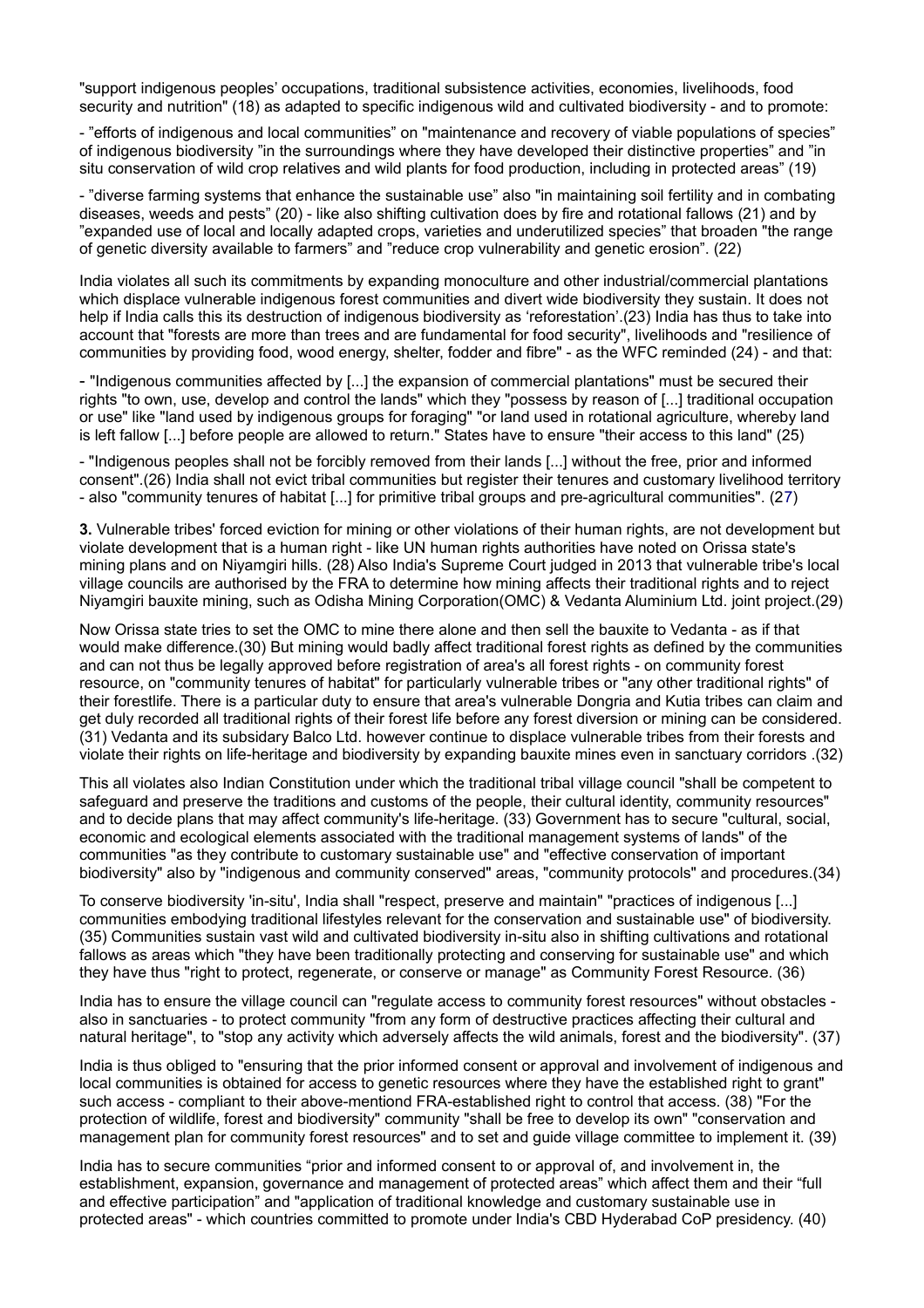Communities who have lived with wild-life have right to continue their indigenous in-situ conservation of biodiversity compliant to their traditional knowledge. India needs to correct its conservation policy of randomly setting up Tiger Reserves, National Parks and Sanctuaries for tourism in forests inhabited by such communties, endangering people's lives and safety - in Buxa, Sundarbans, Kanha, Taroba and elsewhere. (41)

**Signatories of the appeal 29 November 2015:**

**Global Forest Coalition**, gfc@globalforestcoalition.org **World Rainforest Movement**, winnie@wrm.org.uy **Friends of the Earth International**, isaac@coecoceiba.org **ICCA Consortium**, gbffilter@gmail.com **Natural Justice** - Lawyers for Communities and the Environment, *info@naturaljustice.org.za* **Transnational Institute** (TNI), tni@tni.org **Action por la Biodiversidad** – Argentina, info@biodiversidadla.org **EcoNexus,** h.paul@gn.apc.org **Rettet den Regenwald**, Info@regenwald.org **Biofuelwatch**, UK/US, [biofuelwatch@ymail.com](mailto:biofuelwatch@ymail.com) **Abibiman Foundation**, [info@abibimmanfoundation.org](mailto:info@abibimmanfoundation.org) **BUND** (Friends of the Earth Germany), Nicola.Uhde@bund.net **Inspirator Muda Nusantara**, Indonesia, [imura.indonesia@gmail.com](mailto:imura.indonesia@gmail.com) **Mangrove Action Project**, alfredo@mangroveactionproject.org **Friends of the Earth Finland**, toimisto@maanystavat.fi

**New Wind**, uusituuli@estelle.fi

# **Notes and references**

**1.** The Scheduled Tribes and Other Traditional Forest Dwellers (Recognition of Forest Rights) Act, 2006, see particularly preface and sections  $3(1)$ ,  $4(2)(e)$ ,  $4(5)$  and  $4(8)$ 

**2.** Rights and Resources Initiative, et al.; Potential for Recognition of Community Forest Resource Rights Under India's Forest Rights Act, July 2015, page 3, http://www.rightsandresources.org/wp-content/uploads/CommunityForest\_July-20.pdf Note that this estimation is based on the partial information available on CFR rights area recognized under six states (Gujarat, Karnataka, Maharastra, Odisha, Rajastan and Tripura) out of fourteen states where FRA implementation has been taken up in a substantial manner, however the estimated CFR potential area has been considered for the all fourteen states. The fact that so many states have not been able to bring further the required legal registration process during the 8 years of the Act shows certain implementation deficiency - which would result to violation, if the concerned areas would be allowed to become captured for other commercial or private purposes of other people even before the forest rights of the forest dwellers of those areas have been duly recorded and implemented.

**3.** See Ministry of Environment, Forest and Climate Change, "Guidelines for participation of private sector in afforestation of degraded forests".

See also note/page 1 of our appeal's attached "ANNEX to Appeal to India and UN on indigenous forest rights" and the following links it presents:

- http://www.hindustantimes.com/india-news/govt-to-allow-pvt-sector-to-manage-40-of-forests/article1-1389622.aspx

- http://www.business-standard.com/article/pti-stories/1-84-lakh-hectare-of-forest-land-diverted-for-non-forest-use-

115081301268\_1.html#

- http://indianexpress.com/article/india/india-others/dont-say-diversion-of-forest-land-say-reforestation-prakashjavadekar/# sthash.yzZ4ntxl.dpuf

- http://timesofindia.indiatimes.com/india/Odisha-tribals-lose-food-source-as-teak-plantations-deluge-their-forestfarms/ articleshow/49038995.cms

**4.** See note 2 of the attached "ANNEX to Appeal to India and UN on indigenous forest rights " (pages 2 and 3)

**5.** For example in Burlubaru village of Kutia Kondh Particularly Vulnerable Tribal Group of Kandhamal district their shifting cultivation podu-fields were planted full of teak trees monoculture despite the FRA-recognition of the forest rights of Kutias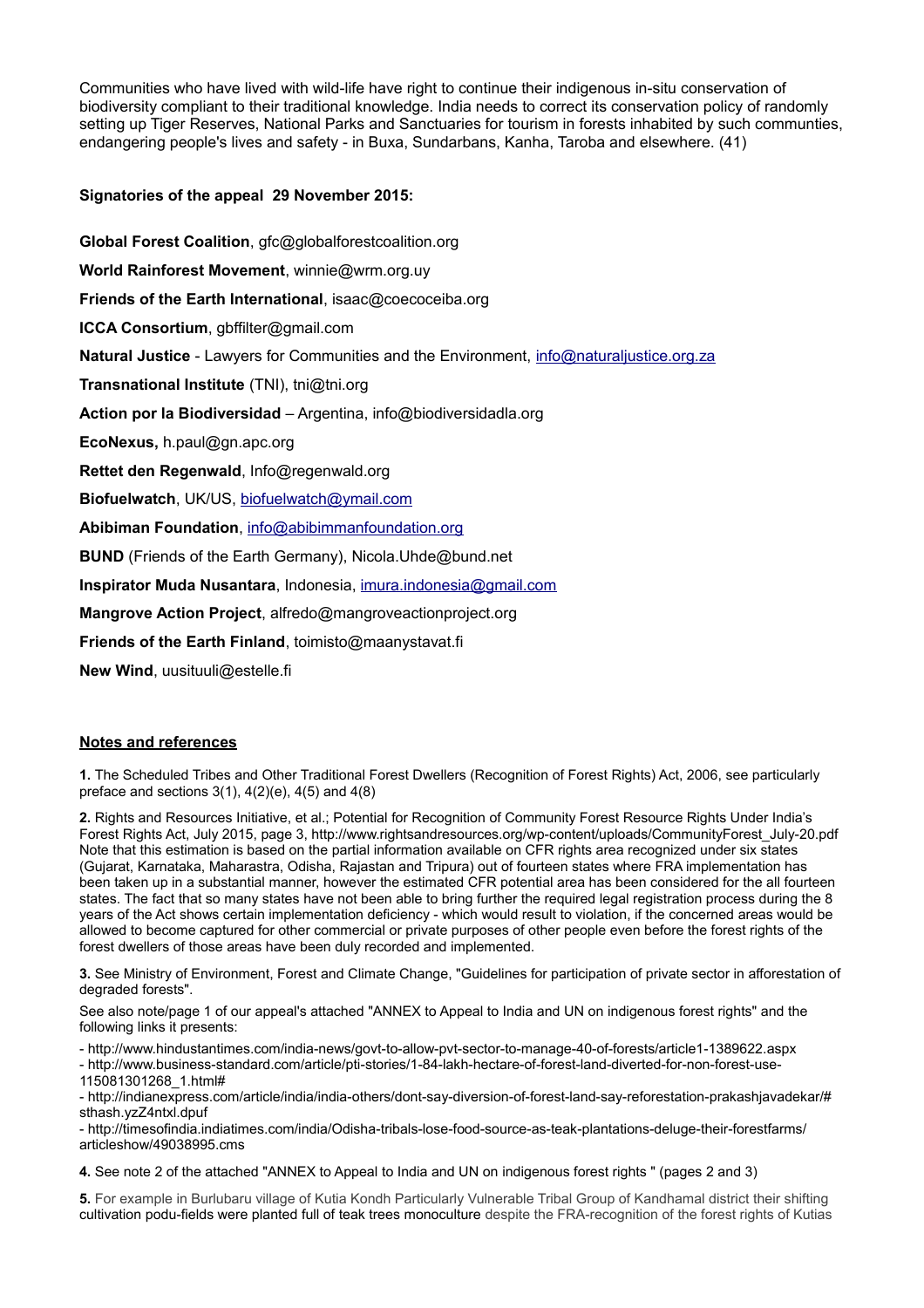on their podu-fields and fallows which sustain vast wild and cultivated biodiversity. This destruction of area's selfregenerating biodiversity by monoculture plantation was even presented as if it were a sanctuary expansion while the forest department carried out massive monoculture teak plantations on their lands without their consent and despite the opposition from the title holders. The forest department however claims that Burlabaru is a successful VSS project where forests are taken care of by communities. (http://timesofindia.indiatimes.com/india/Odisha-tribals-lose-food-source-as-teakplantationsdeluge-their-forest-farms/articleshow/49038995.cms )

See also recent "Petition\_ Violation of Forest rights Act by Plantation & forestry Program\_ 9th August 2015" by civil society actors in India. (http://fra.org.in/document/Petition\_%20Violation%20of%20Forest%20rights%20Act%20by%20Plantation %20&%20forestry%20Program\_%209th%20August%202015.pdf ) Similarly the Particularly Vulnerable Tribal Groups' habitat rights, MFP rights, Community Forest Resource rights and any other traditional rights of many Particularly Vulnerable Tribal Groups get affected like for example the rights of Baigas affected by expanding tourism business of Kanha and Achanakmar Tiger reserves and their corridors.

**6.** See Ministry of Environment, Forest and Climate Change, "Guidelines for participation of private sector in afforestation of degraded forests" and http://www.hindustantimes.com/india-news/govt-to-allow-pvt-sector-to-manage-40-of-forests/article1- 1389622.aspx

**7.** Not only India's obligations and commitments under these diverse agreements require India to secure the respective rights of its indigenous tribal communities but also even REDD + announces that the governments are required to comply with the relevant international conventions and agreements on biodiversity, rights of indigenous communities, etc.

**8.** International Covenant on Economic, Social and Cultural Rights, ICESCR, article 1(2) and UN Declaration on Rights of Indigenous Peoples UNDRIP, article 20

**9.** Supreme Court of India, Judgement on Niyamgiri 18.4.2013, section 42

**10.** Forest Rights Act, FRA, preface and sections 2 (c) & (o) and 3.1 (l)

**11.** UNEP/CBD/COP/DEC/XII/12, section B, Annex on "Plan of action on customary sustainable use of biological diversity", paragraph 6(b)

**12.** Convention on Biological Diversity, CBD, article 10 (c) and UNEP/CBD/COP/DEC/XI/3, Monitoring Progress in implementation of the Strategic Plan for Biodiversity 2011-2020 and the AichI Biodiversity Targets, B. Development of indicators relevant to traditional knowledge and customary sustainable use, paragraphs 4-6

#### **13.** UNEP/CBD/COP/DEC/XII/5, paragraphs 10-11

**14.** UNEP/CBD/COP/DEC/XI/3, Monitoring Progress in implementation of the Strategic Plan for Biodiversity 2011-2020 and the AichI Biodiversity Targets, section "B. Development of indicators relevant to traditional knowledge and customary sustainable use", paragraphs 5-6, see also ICCPR article 27 ja CCPR, General Comment 23, CCPR/C/21/Rev.1/Add.5, paragraphs 3.2 and 7, UNDRIP, article 26.2 and FAO Voluntary Tenure Guidelines 9.1-9.2, 9.4-9.8 & 10.3

### **15.** UNEP/CBD/COP/DEC/XII/12, section (A), paragraph 9

**16.** UNEP/CBD/COP/DEC/XII/12, section "A Progress report on the implementation of the programme of work on Article 8(j) and related provisions and mechanisms to promote the effective participation of indigenous and local communities in the work of the Convention", paragraph 13

On traditional occupations, see also ILO Newsletter 2008 Indigenous and Tribal Peoples, Traditional Occupations, pages 3, 19-23 http://www.ilo.org/wcmsp5/groups/public/---ed\_norm/---normes/documents/publication/wcms\_100547.pdf and E/C.19/2015/4, Study on the treatment of traditional knowledge in the framework of the United Nations Declaration on the Rights of Indigenous Peoples and the post-2015 development agenda, paragraphs11 and 32, http://daccess-ddsny. un.org/doc/UNDOC/GEN/N15/028/00/PDF/N1502800.pdf?OpenElement

See also CEACR, 73rd Session, 2002, observation, Peru, para 7, Understanding the Indigenous and Tribal Peoples Convention, 1989 (No. 169) HANDBOOK, 2013 http://www.ilo.org/wcmsp5/groups/public/---ed\_norm/-- normes/documents/publication/wcms\_205225.pdf http://www.ilo.org/dyn/normlex/en/f? p=NORMLEXPUB:13100:0::NO::P13100\_COMMENT\_ID:3186816 , 111 Article 1(3) ja ILO 2014 Indigenous Peoples'

Access to Decent Work and Social Protection, http://www.un.org/en/ga/president/68/pdf/wcip/IASG%20Thematic%20paper\_ %20Employment%20and%20Social%20Protection%20-%20rev1.pdf

**17.** Forest Rights Act, FRA, sections 2 (c) & (o) and 3.1(a)

### **18.** A/RES/69/177, paragraphs 18-19

**19.** FAO International Treaty on Plant Genetic Resources for Food and Agriculture, FAO 2009, articles 2 and 5.1 d (see also 5.1. a, c & f, 6.1,  $\dot{8}$  and 9.1 a)

**20.** FAO International Treaty on Plant Genetic Resources for Food and Agriculture, FAO 2009, articles 6.2 a-b

**21.** E/C.19/2012/8, UNPFII report "Study on shifting cultivation and the socio-cultural integrity of indigenous peoples" paragraphs 9 and 26 note for example:

"Ash is the main fertilizing agent, while certain species of fruit plants [...] and flowering plants [...] act as pesticides, covering crops with nitrogen-fixing qualities". "Rotational cropping ensures that land used for shifting cultivation regenerates quickly. The animals and birds that come to feed on the crops, roots, stems and flowers promote the pollination of flowers and the regeneration of trees from the seedlings and pollens they leave behind. Forested lands with high biological diversity nourish heathy grain, vegetable and fruit crops and boost the size of crop yields. It has also been noted that species diversity is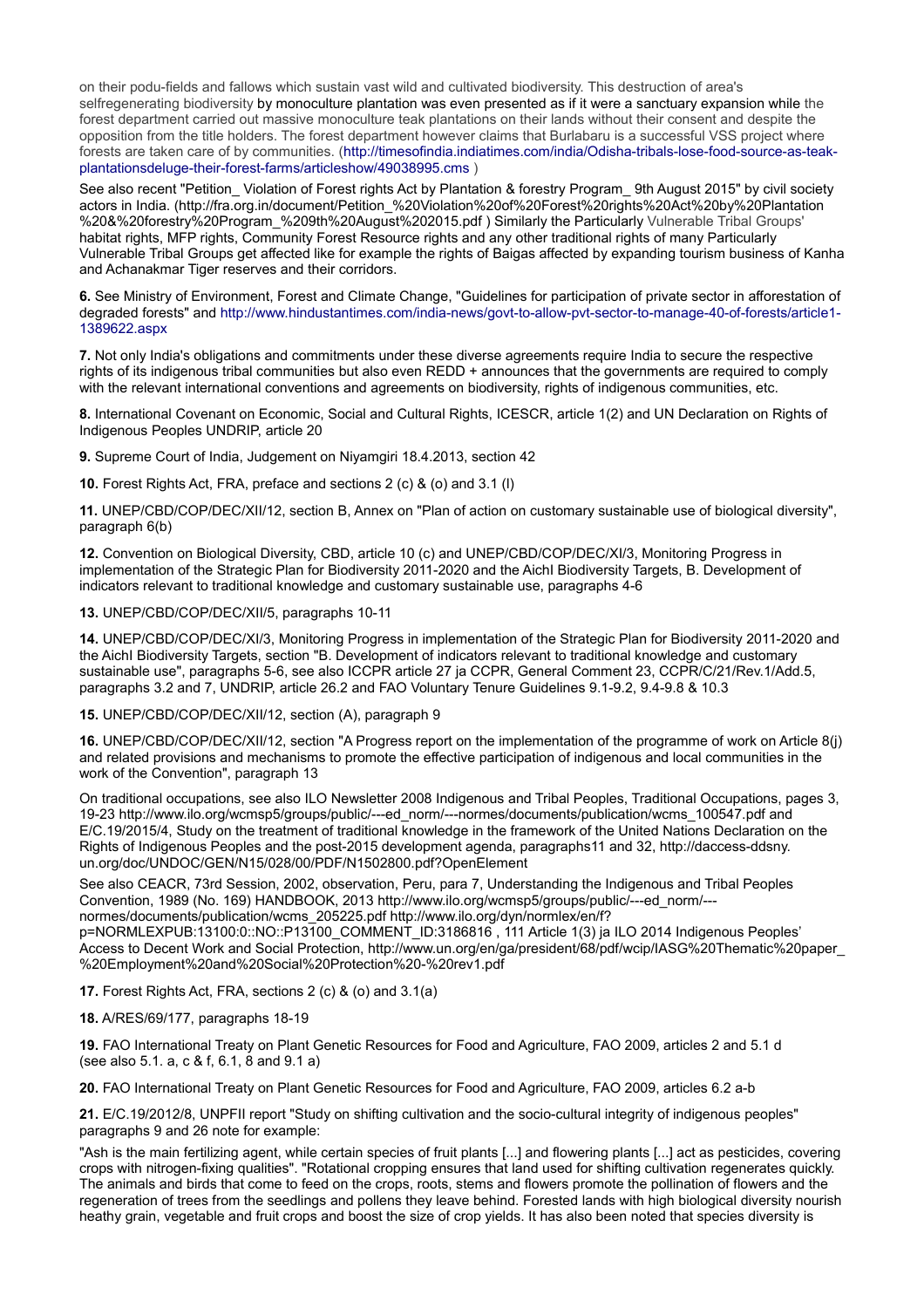usually richer in secondary forests than in stands of natural forests. In addition, lands used for shifting cultivation may regain lost fertility from the excreta and urine of animals and birds."

**22.** FAO International Treaty on Plant Genetic Resources for Food and Agriculture, 2009, articles 6.2, d-f

**23.** http://indianexpress.com/article/india/india-others/dont-say-diversion-of-forest-land-say-reforestation-prakash-javadekar/

**24.** World Forestry Congress 2015/ FAO, Durban Declaration

**25.** Report of the Special Rapporteur on the right to food, Olivier De Schutter A/HRC/25/57/Add.2 paragraph 67-68 and UNDRIP articles 26-27

## **26.** UNDRIP, article 10

**27.** FRA, articles 3.1 (m), 4.1 (e) and 4.5, CESCR General Comments 4, 8 an 21 and Tribal Ministry of India: http://www.tribal.nic.in/WriteReadData/CMS/Documents/201303010546387158203File1539.pdf Note also that shifting cultivations are habitas where people also stay over night to protect their edible plants.

Note also that while vulnerable tribal people shall have "a secure and inalienable right" to their ancestral forest, even according to the government-set National Advisory Council they are "under threat of [...] displacement or relocation from their traditional territories in the name of economic advancement or wildlife conservation" whereas "in return they receive landlessness, impoverishment and long term degradation of the environment on which they wholly depend." (NAC Recommendations on PVTG development 2013, recommendation 5.2)

**28.** UN High Commissioner for Human Rights commented 9 August 2011 the issue of OMC and Vedanta corporations mining in Niyamgiri area in ancestral lands of particularly vulnerable Dongria tribal communities by noting that when such "communities are alienated from their lands" in the name of 'development' "such projects result in human rights violations involving forced evictions, displacement and even loss of life" and are "certainly not what we mean by development" as noted by UN High Commissioner for Human Rights in respect to India's particularly vulnerable tribal community. (UN High Commissioner for Human Rights, 9 August 2011, "Let us ensure that development for some is not to the detriment of the human rights of others" on the International Day of the World's Indigenous People, 5 August 2011, http://www.ohchr.org/EN/NewsEvents/Pages/DisplayNews.aspx?NewsID=11284&LangID=E)

Also ILO and CERD have made similar comments on Niyamgiri case. UN Special Rapporteurs on human rights have noted the problems of Orissa state's minerals production policy also in another case of Posco company whose steel project threatened local communities' rights to adequate food, water, health, housing, means of subsistence and participation. (http://www.ohchr.org/EN/NewsEvents/Pages/DisplayNews.aspx?NewsID=13805&LangID=E#sthash.1hpKy1gl.dpuf )

As governments' "primary responsibility" is to secure the right to "development in which all human rights and fundamental freedoms can be fully realized", right to development is violated by any regress in realising economic or other human rights (UN General Assembly resolution 41/128.Declaration on the Right to Development preface and articles 1 & 3.1) No less so if a government prefers to call such violations 'development'. While "the current model of development is unequal, unstable and unsustainable" and continues to "undermine the realization of the full range of human rights for millions across the globe" (A/HRC/27/27 and A/69/36), such regress in safeguards of human rights and environment which undermines right to development is still however often presented as if it were 'development' which would justify the regress.

If India in the name of 'development' increasingly violates the right to development and other human rights in order to serve corporate profits, threatening to remove diverse legal safeguards of human rights and environment, it violates development that is a human right.

**29.** Supreme Court of India, Judgement on Niyamgiri 18.4.2013 on WRIT PETITION (CIVIL) NO. 180 OF 2011 Orissa Mining Corporation Ltd. Versus Ministry of Environment & Forest & Others

**30.** http://www.business-standard.com/article/current-affairs/odisha-wants-niyamgiri-gram-sabha-polls-again-115101500923\_1.html and http://www.thehindu.com/news/national/other-states/fra-being-violated-to-divert-forest-landforvedanta-activist/article7771931.ece

**31.** FRA sections 3(1) (e), (i) and (l) and FRA amendment rules 2012, rule 12 B See also Supreme Court of India, Judgement (on Niyamgiri) 18.4.2013 on WRIT PETITION (CIVIL) NO. 180 OF 2011 Orissa Mining Corporation Ltd. Versus Ministry of Environment & Forest & Others , sections 47 and 55-59 Regarding Orissa government's views on changes of the mining project and of the task of the Gram Sabhas, see note 4 of the attached "ANNEX to Appeal to India and UN on indigenous forest rights" (pages 4-5)

**32.** Vedanta-Balco has carried out expansive bauxite mining and illegal displacement of vulnerable tribals in Chhattisgah violating the rights of particularly vulnerable Baiga tribe at Daldali area of Kabirdham district and other vulnerable tribes at Mainpat area of Surguja district. In Daldali area of Kabirdham, the bauxite mines are located in the tiger corridor between Kanha-Bhoramdev and Achanakmar tiger reserves.

**33.** Pesa Act, articles 4 d-e

**34.** UNEP/CBD/COP/DEC/XII/12, section B, Annex on "Plan of action on customary sustainable use of biological diversity", paragraphs 6(f) and 9

**36.** FRA, section 3.1(i)

- **37.** Forest Rights Act, FRA, sections 5 c-d
- **38.** Nagoya Protocol, article 6.2